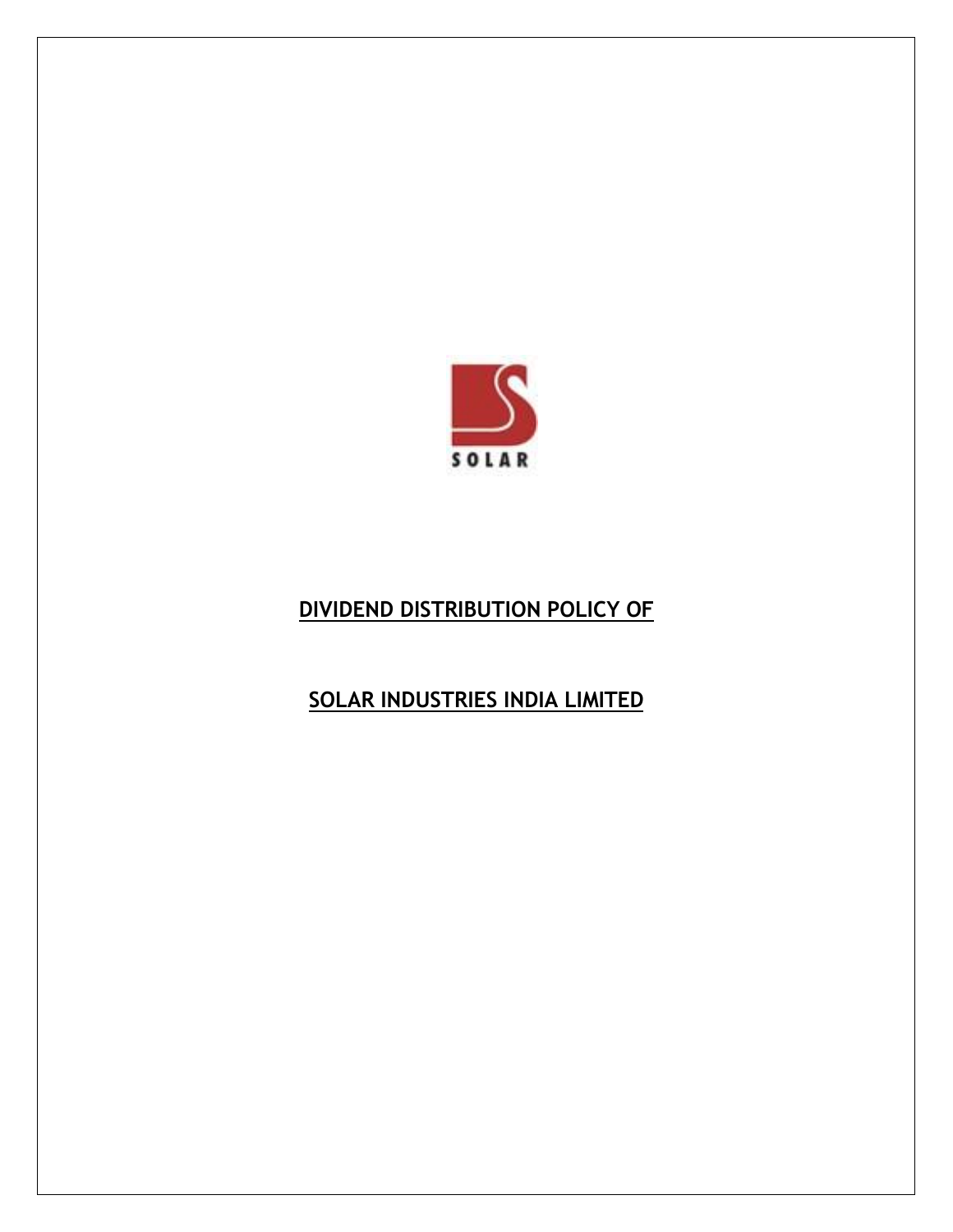### **A. REGULATORY FRAMEWORK:**

The Securities Exchange Board of India ("SEBI") on July 8, 2016 inserted Regulation 43A in SEBI (Listing Obligations and Disclosure Requirements) Regulations, 2015, which requires top five hundred listed companies (based on market capitalization of every financial year) to formulate a Dividend Distribution Policy.

Solar Industries India Limited being one of these listed companies as per the market capitalization, frames this policy to comply with the requirements of the SEBI (Listing Obligations and Disclosure Requirements) Regulations, 2015.

#### **B. POLICY STATEMENT:**

The Board of Solar Industries India Limited (the Board) is committed to a policy of providing consistent dividend streams to shareholders while maintaining a strong balance sheet and retaining flexibility to meet the businesses financial needs.

#### **C. DEFINITION:**

Unless repugnant to the context:

"Act" shall mean the Companies Act, 2013 including the Rules made thereunder, as amended from time to time.

"Applicable Laws" shall mean the Companies Act, 2013 and Rules made thereunder, the Securities and Exchange Board of India (Listing Obligations and Disclosure Requirements) Regulations, 2015; as amended from time to time and such other act, rules or regulations which provides for the distribution of Dividend.

"The Company" shall mean Solar Industries India Limited.

"Chairman" shall mean the Chairman of the Company.

"Compliance Officer" shall mean the Compliance Officer of the Company appointed by the Board of Directors pursuant to the SEBI (Listing Obligations and Disclosure Requirements) Regulations, 2015.

"Board" or "Board of Directors" shall mean Board of Directors of the Company.

"Dividend" shall mean Dividend as defined under Companies Act, 2013.

"MD" shall mean Managing Director of the Company.

"CEO" shall mean Chief Executive Officer of the Company.

"Policy or this Policy" shall mean the Dividend Distribution Policy.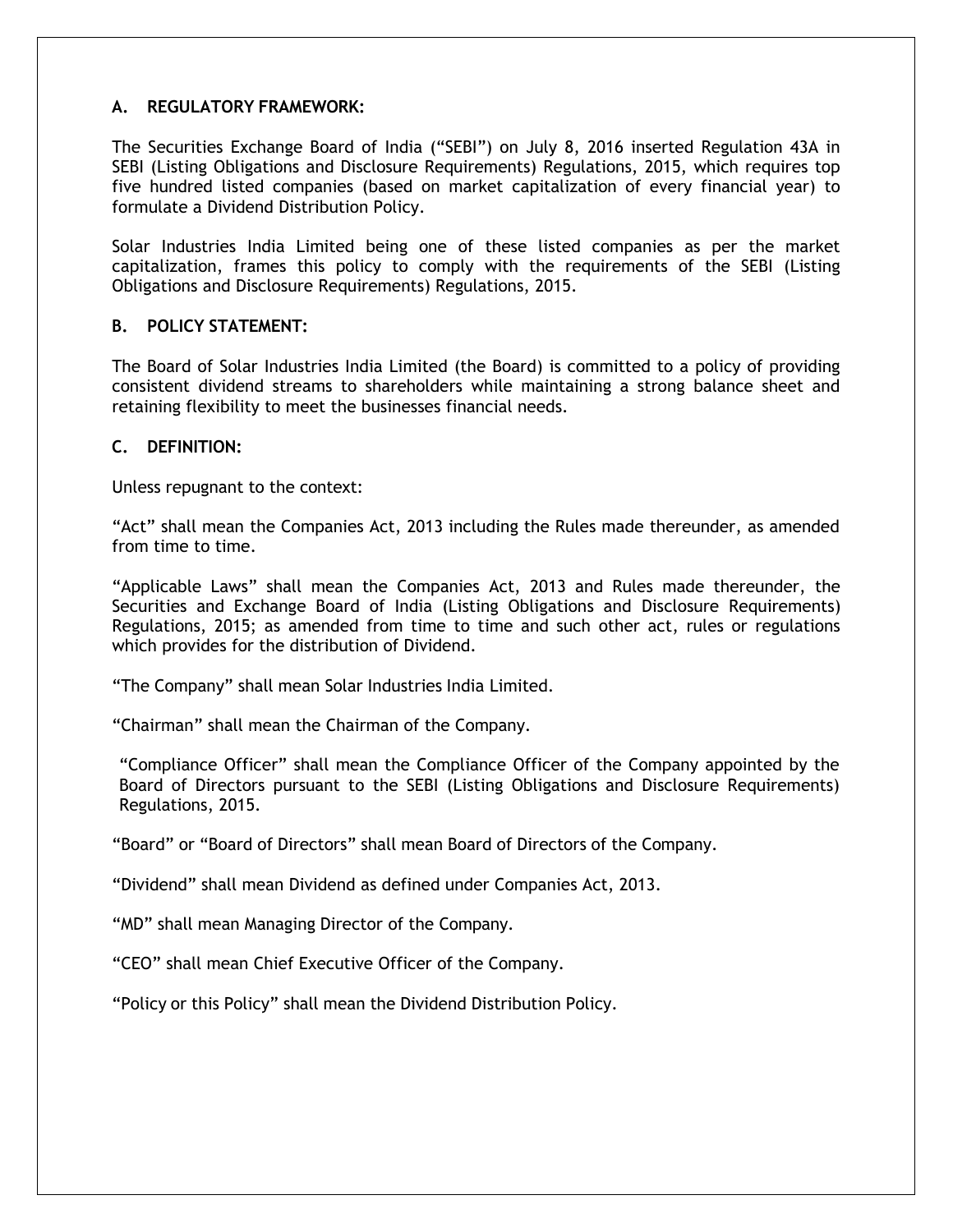"SEBI Regulations" shall mean the Securities and Exchange Board of India (Listing Obligations and Disclosure Requirements) Regulations, 2015 together with the circulars issued thereunder, including any statutory modification(s) or re-enactment(s) thereof for the time being in force.

"Subsidiary" shall mean Subsidiary of the Company as defined under the Companies Act, 2013.

All the Words and expressions used in this Policy, unless defined hereinafter, shall have meaning respectively assigned to them under the Securities and Exchange Board of India (Listing Obligations and Disclosure Requirements) Regulations, 2015 and in the absence of its definition or explanation therein, as per the Companies Act, 2013 and the Rules, Notifications and Circulars made/issued thereunder, as amended from time to time.

### **D. CIRCUMSTANCES UNDER WHICH SHAREHOLDERS CAN EXPECT DIVIDEND:**

The Company shall comply with the relevant statutory requirements that are applicable to the Company in declaring dividend or retained earnings. Generally, the Board shall determine the dividend for a particular period after taking into consideration the financial performance of the Company, the advice of executive management, and other parameters described in this policy.

#### **E. PARAMETERS FOR DECLARATION OF DIVIDEND:**

The Board of Directors of the company may not declare or recommend dividend for a particular period if it is of the view that it would be prudent to conserve capital for the then ongoing or planned business expansion of other factors which may be considered by the Board.

#### **Parameters to be considered before recommending dividend**

The Board of Directors of the company shall consider the following financial/internal parameters while declaring or recommending dividend to shareholders.

- Profits earned during the financial year
- Cash flow position of the company
- Investments required for the execution of the company's growth strategy
- Expected future capital/liquidity requirements
- Dividend payout history
- Any other significant developments that require cash investments

The Board of Directors of the Company shall consider the following external parameters while declaring or recommending dividend to shareholders;

- Significant changes in Macroeconomic environment materially affecting the businesses in which the company is engaged
- Any political, tax and regulatory changes in the geographies in which the company operates
- Technological changes which required significant new investments in any of the businesses in which the company is engaged.